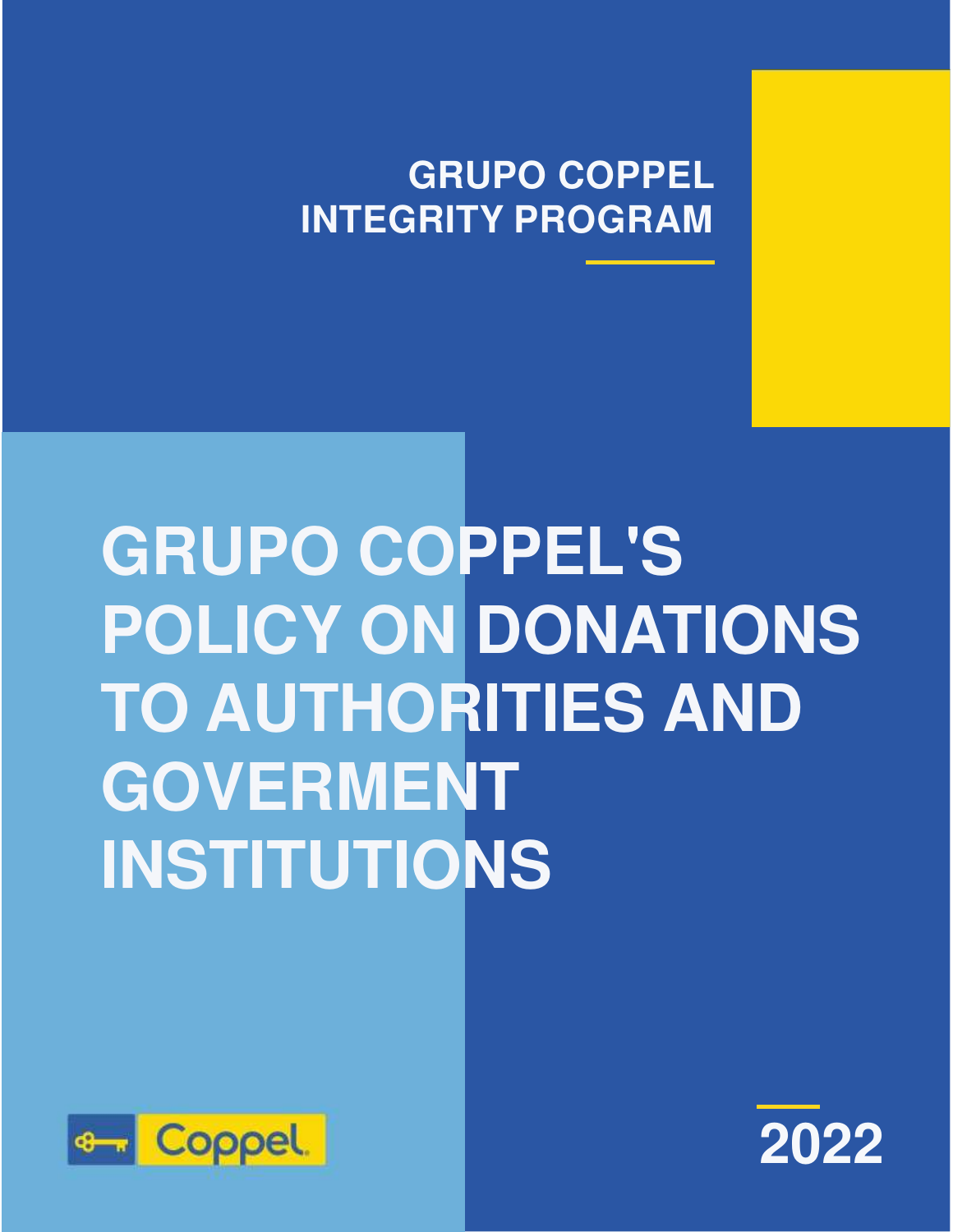### **GRUPO COPPEL ' S POLICY ON DONATIONS TO AUTHORITIES AND GOVERNMENT INSTITUTIONS**

The purpose of this policy is to establish the assumptions for the viability of donations, distinguishing between those that are permitted and those that are prohibited, as they could be potentially considered as an act of corruption or bribery, in any of its forms. The procedures established in this policy are mandatory for Shareholders, Board Members, Directors, Employees and third parties contractually related to any of Grupo Coppel's companies.

#### **THIS POLICY INCLUDES:**



#### **ALLOWED DONATIONS BY GRUPO COPPEL**

Committed to improving the community where Grupo Coppel conducts business, donations are given to authorities and/or government institutions as part of the commitment to our corporate social responsibility, which must be in accordance with the support topics: social welfare and health; education; disasters and emergencies, as well as protecting the environment.

Therefore, only donations that comply with each of the following regulations are allowed:

- Donations that promote the quality of life of the community, that are aligned with Grupo Coppel's corporate values and are in line with the aforementioned support topics.
- That the donation does not seek to influence, or may be perceived to influence, a promise, offer, delivery or other decision in favor of Grupo Coppel.
- Donations will be delivered to authorities and/or governmental institutions legally empowered to accept them, prior issuance of the respective tax receipt, in accordance with current legislation.
- All requests for donations, as well as those that could be considered as sponsorships, will be processed, if presented, at least 15 days before the event or social program is held.
- Those that are not under an alleged or actual conflict of interest with Grupo Coppel.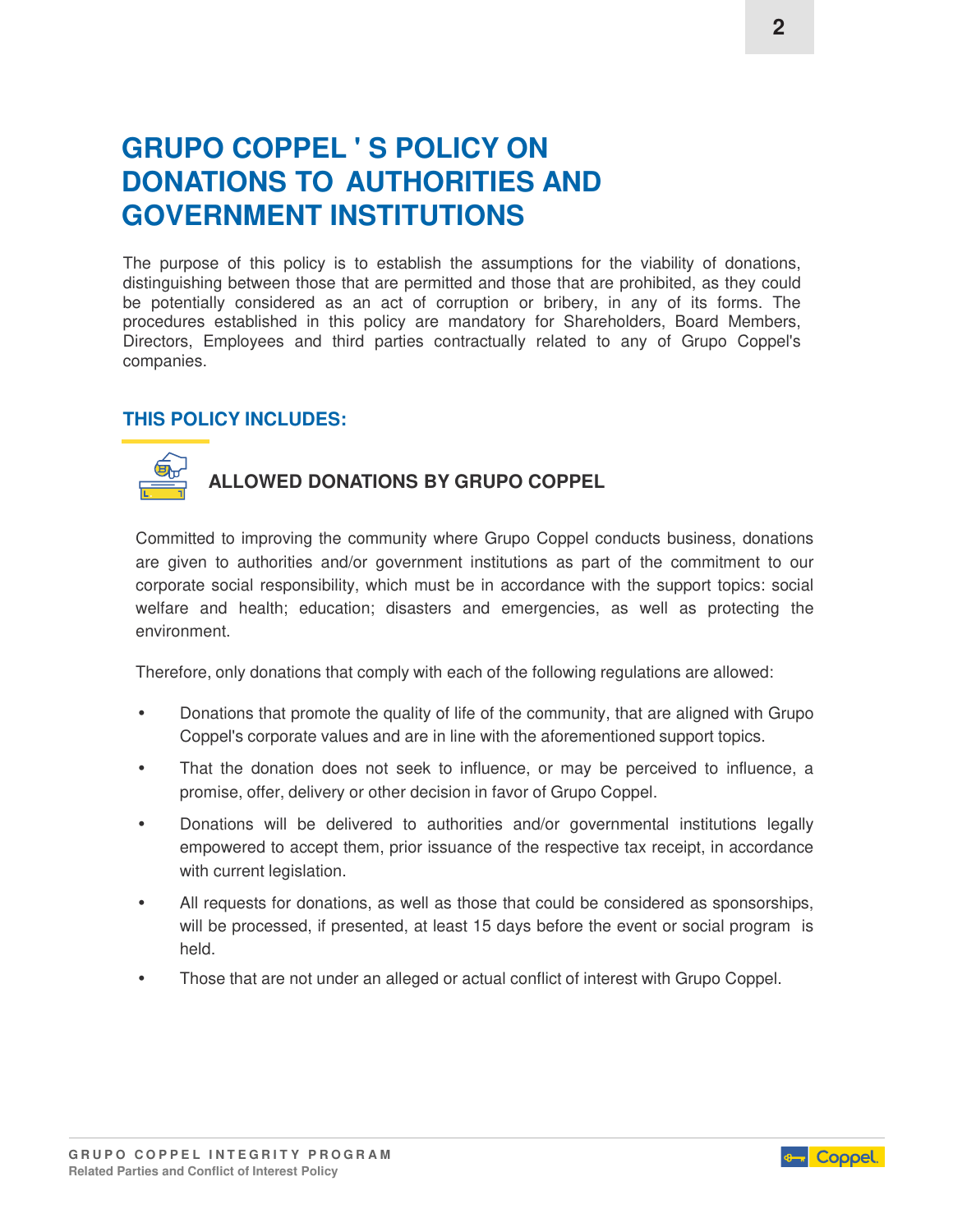

#### **PROHIBITED DONATIONS BY GRUPO COPPEL**

- Donations must not be offered, promised or given (directly or indirectly) to a governmental institution or organization, with the purpose of influencing or inducing a member of such institution or organization to use its influence to obtain or guarantee an undue advantage for the benefit of Grupo Coppel.
- Donations prohibited by national and/or international legal provisions in which Grupo Coppel conducts business.
- Donations granted as a bribe request, in violation of **Grupo Coppel´s Anti-Corruption Policy.**
- Donations requested in favor of government officials, their relatives, or third parties with whom they have any relation.
- Donations in cash or in kind that constitute contributions for political purposes, in accordance with **Grupo Coppel´s Anti-Corruption Policy.**
- Donations to governmental organizations whose objectives are incompatible with Grupo Coppel´s corporate values, Code of Ethics and Anti-Corruption Policy.
- Donations offered before, during or immediately after a minimum of 6 months, from negotiations agreements, procedures, registrations and/or any other authorizing administrative act and those which represent an alleged or real conflict of interest or potential bribery or corruption event with the requesting authority or governmental institution.
- Those donations related to festivities **(Government Workers Day, Police, Firemen, Day, Christmas Parties, Day of the Dead, Independence, Revolution, Carnivals and other federal, state or municipal festivities of the authorities).**
- Those donations when any government official request any of the following products: **cell phones, electronics, household appliances, furniture, watches, automobiles, motorcycles and ATVs, since they are not related to a benefit for the community.**
- Those donations that do not comply with the provisions of this policy.



#### **TRANSPARENCY PROCEDURE**

All requests received inside our working centers will be evaluated by Coppel Community in coordination with the National Compliance Management, in order to ensure the legality and transparency of its granting:

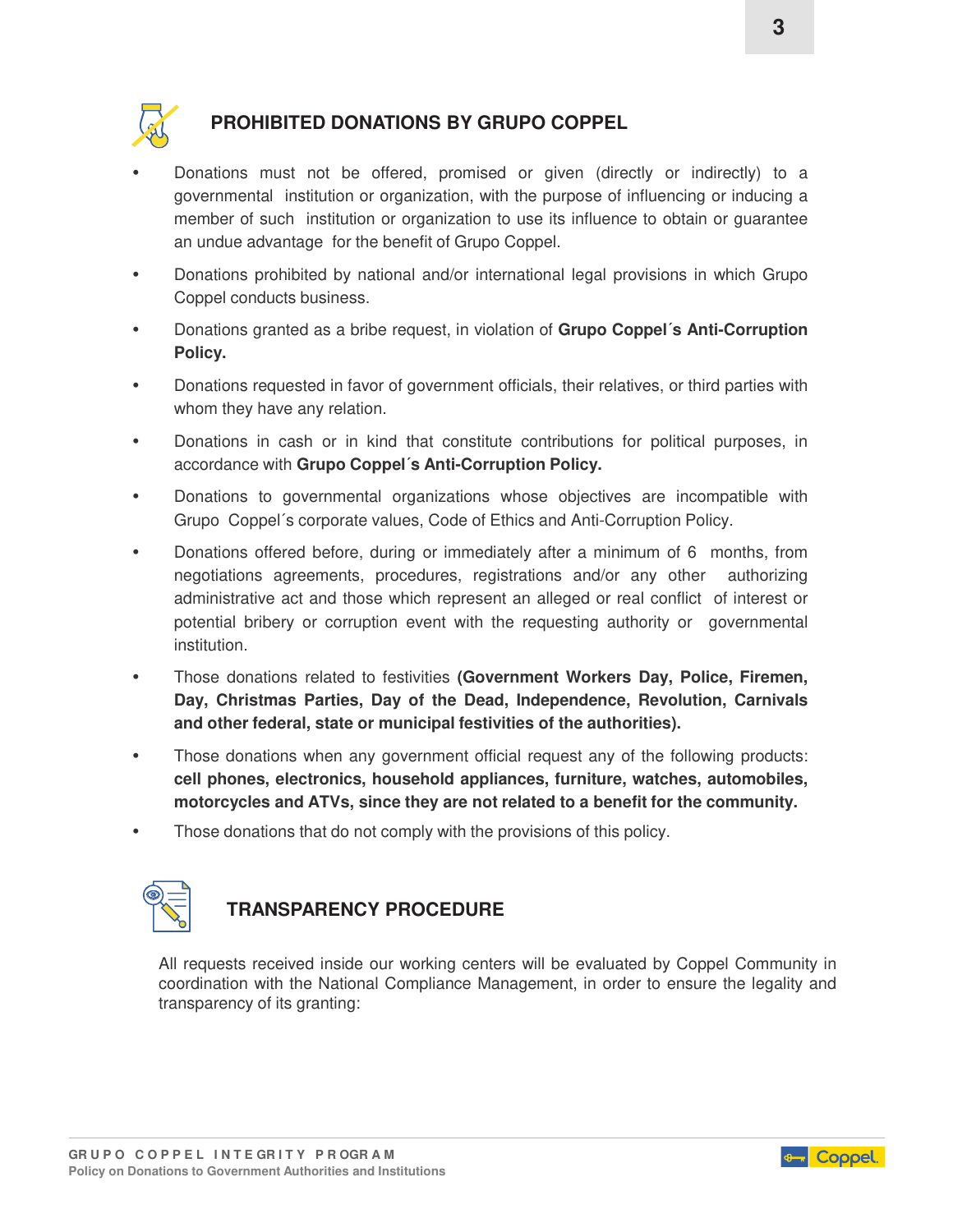- **Record the request.** Original letter requesting the donation or support, with the signature of the government official, on a letterhead and with the stamp of the requesting public institution and an extra copy for the knowledge of its internal control department. The body of the letter shall describe the request, reason and destination of
- **Due Diligence.** Reputational due diligence must be carried out on the recipient of the donation in order to determine its legitimacy and dismiss that the request is used as a bribery. Therefore, it is mandatory to carry out the **CHECK LIST AND QUESTIONNAIRE** established in **APPENDIX A** of this document.
- C**ompliance Status.** The National Compliance Management will request and obtain from the corresponding department, a status of permits or licenses close to expire, expired, pending and recently issued in order to identify possible conflicts of interest or risks of bribery in the granting of any economic contribution or in kind and the legal analysis that empowers the authority to receive donations.

In the event that the research of the National Compliance Management is fully provided with the items established above, and it is determined that Coppel or any of its subsidiaries or related companies, is facing an alleged or actual conflict of interest or bribery risk, the authority will be answered with a **RESPONSE OF NOT ACCEPTANCE** of the request of **APPENDIX B,** which will be based on this decision and motivated by falling under any of the assumptions described in **Chapter II. Prohibited Donations.** The acknowledgement of receipt shall be sent to the National Compliance Management for its record in the requesting file.

the requested item.

#### **FINANCIAL AND NON-FINANCIAL RECORDS**

- The Institution that submitted the request to the National Compliance Management must specify the institution to be wired, the account and sub-account where the donations are deposit for their proper accounting record in accordance with decisions 3-L, Authorized Institutions for Merchandise Donation and 96-G Management of Damaged and Incomplete Merchandise in Stores and Distribution Centers, in clothing and footwear, both under Coppel Community.
- That the concept requested by the government institution from the beginning is the final concept invoiced and granted.
- Evidence of the approvals required for the payment of the requested item. As well as the necessary approval for in-kind donations in accordance with the aforementioned Coppel Community decisions.
- Granting donations according to the company's income and the region's budget. The tax department will annually release the percentage available to donate to government institutions, in accordance with the company's profits and the applicable tax regulations.

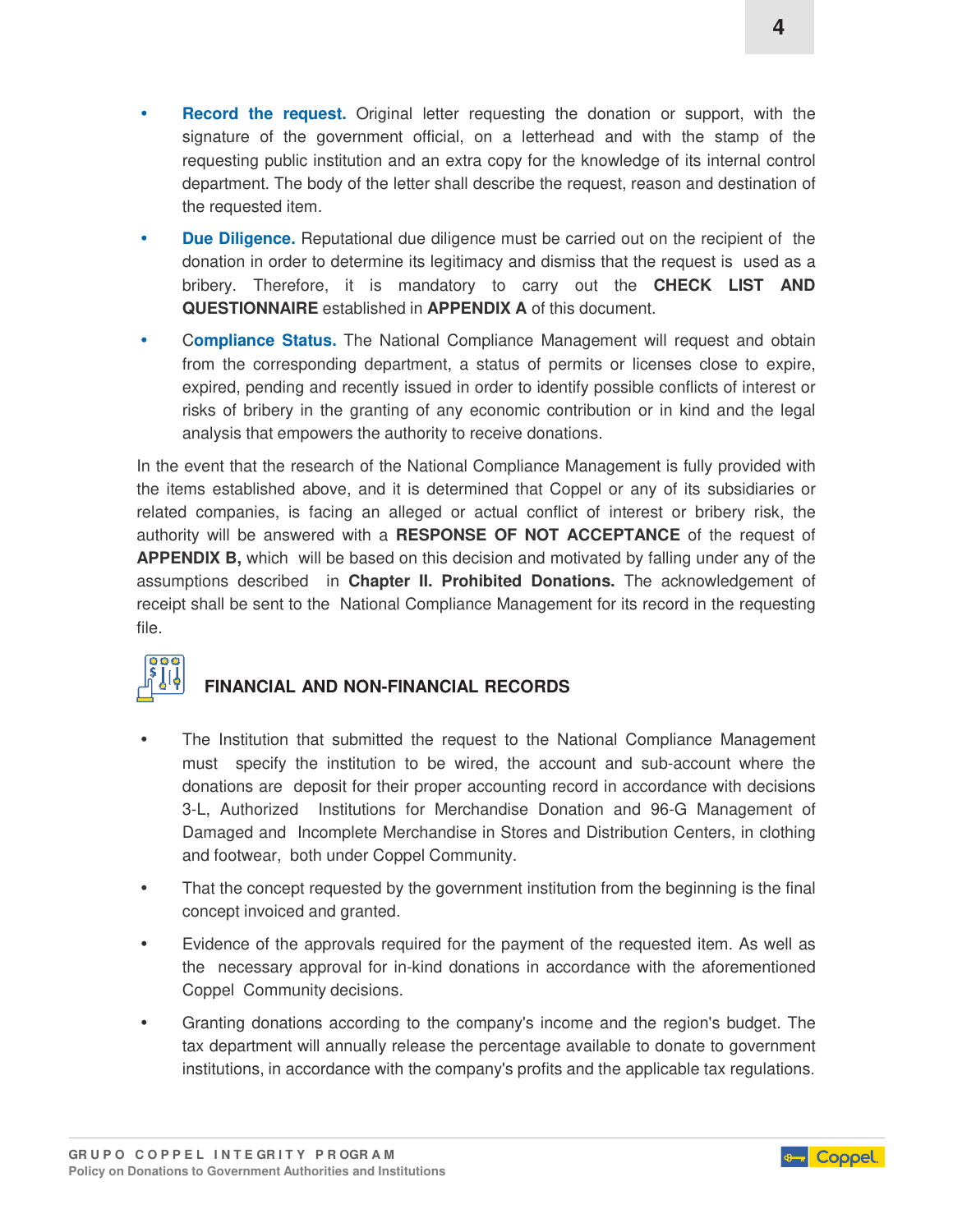- It is strictly forbidden to use the resources of the company's Credit Accounts, Petty Cash or any other source of cash held at the Working Center for the payment of any donation.
- All donations must be paid only by check or transfer, with prior authorization from the National Accounting Management, in order to be authorized and deductible.
- There must be a predetermined list of governmental institutions authorized to receive donations in accordance with the SAT (Tax Administration Service).
- The CFDI (Legal Invoice) of the donation must be included in the donation file, as a backup before the tax authorities.
- The auditing department must ensure compliance with the guidelines established in this chapter, and will apply the corresponding sanction in the event of noncompliance with the financial and non-financial records described above.



#### **RECORD OF DONATIONS TO AUTHORITIES AND/OR GOVERNMENT INSTITUTIONS**

The National Compliance Management shall keep record of the donations in a logbook, creating a digital file with the information provided by the institution that sent the request, which shall contain the documents listed below:

- 1. Original Document of the requesting letter with signature, stamp of the authority and/or governmental institution, with a copy of the internal control department of the requesting institution or authority stating its consent for the donation.
- 2. Acknowledgement of receipt of the written response of Non-Acceptance of Donation (in the case of not granting the request).
- 3. Acknowledgement of receipt of the Request for Transparency letter.
- 4. Due Diligence Folder (Check List and Questionnaire).
- 5. Response letter from the internal control department of the authority and/or requesting institution.
- 6. Acknowledgement of receipt of the Donation Acceptance Response.
- **7. PROOF OF DELIVERY OF THE DONATION APPENDIX E,** always accompanied by the tax-deductible invoice (CFDI), photographs of the benefit granted to the community of the region and/or letter of gratitude.